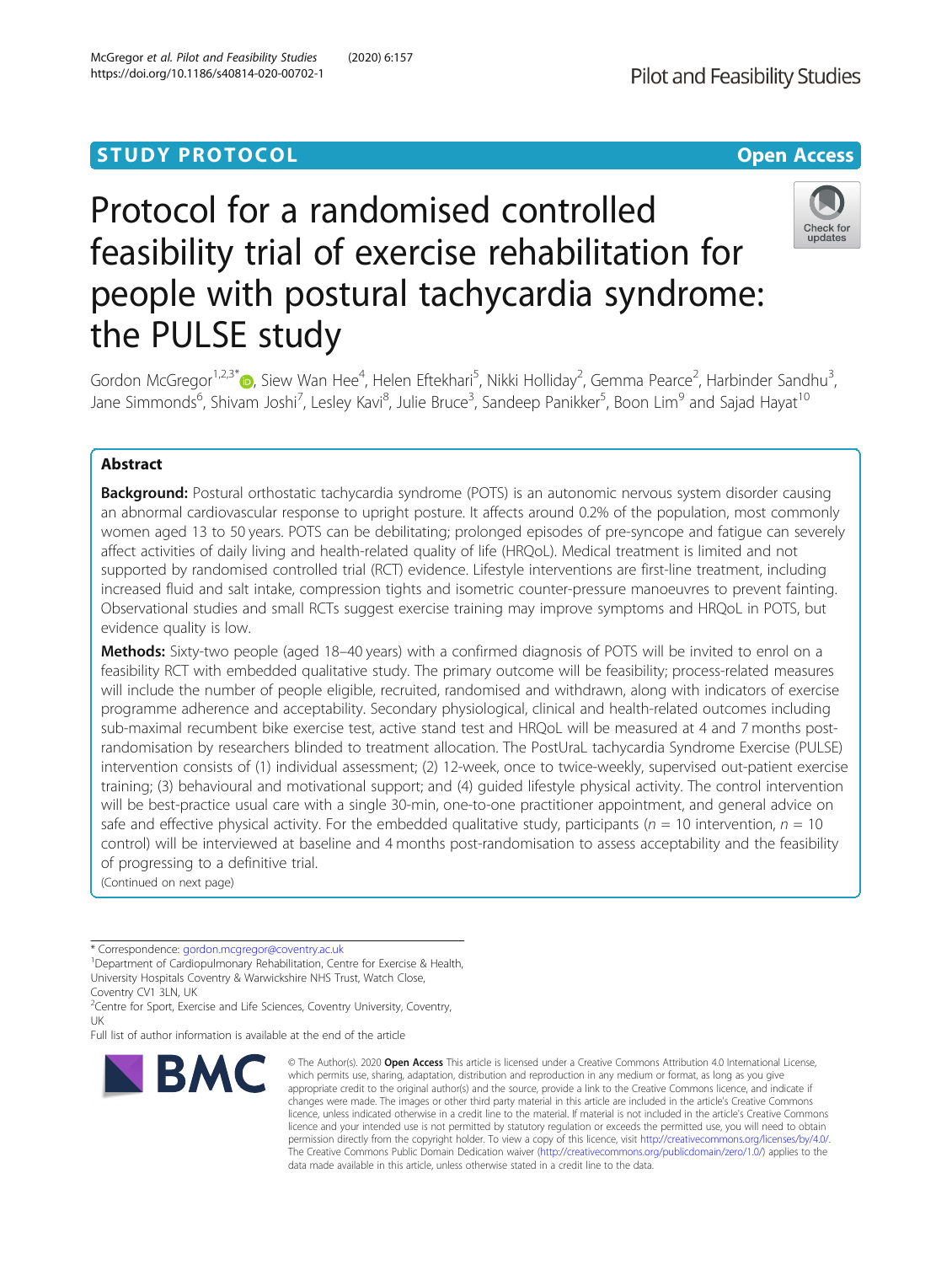#### (Continued from previous page)

Discussion: There is very little high-quality research investigating exercise rehabilitation for people with POTS. The PULSE study will be the first randomised trial to assess the feasibility of conducting a definitive multicentre RCT testing supervised exercise rehabilitation with behavioural and motivational support, compared to best-practice usual care, for people with POTS.

Trial registration: [ISRCTN45323485](http://www.isrctn.com/ISRCTN45323485) registered on 7 April 2020.

Keywords: Postural orthostatic tachycardia syndrome, Exercise, Rehabilitation, Dysautonomia, Cardiac rehabilitation, Randomised controlled trial, Complex intervention, Feasibility

#### Background

Postural orthostatic tachycardia syndrome (POTS) affects the autonomic nervous system resulting in an abnormal cardiovascular response to upright posture. It is defined as a clinical syndrome that is usually characterised by (1) frequent symptoms that occur with standing such as light-headedness, palpitations, tremulousness, generalised weakness, blurred vision, exercise intolerance and fatigue; (2) an increase in heart rate of  $\geq$  30 beats per minute when moving from a recumbent to a standing position held for more than 30 s; and (3) the absence of orthostatic hypotension (> 20 mmHg drop in systolic blood pressure) [\[1](#page-10-0)]. The pathophysiology of POTS is multi-factorial. Symptoms may result from a multitude of mechanisms, including but not limited to volume depletion, immune dysfunction or autoimmune disease, cardiac and physical deconditioning and the inability of lower limb vasoconstriction to compensate for postural blood volume shifts [[2](#page-10-0)]. A disproportionate autonomic response, aimed at rectifying haemodynamic compromise, results in the hallmark features of prolonged pre-syncope (feeling of being about to faint) and fatigue  $[1, 3]$  $[1, 3]$  $[1, 3]$  $[1, 3]$ .

POTS can be debilitating; simple activities may result in persistent orthostatic intolerance. This can lead to poor concentration, palpitations, nausea, 'brain fog' and exercise intolerance [[3\]](#page-10-0) affecting activities of daily living and health-related quality of life (HRQoL) [\[4](#page-10-0)]. Hypermobility spectrum disorders (HSD) are a common comorbidity [\[5](#page-10-0)]. The ability to attend education, undertake gainful employment and care for dependants can be substantially compromised by POTS. A constellation of symptoms can initiate a negative feedback loop by which enforced inactivity further precipitates orthostatic intolerance, immobility and deconditioning [[6,](#page-10-0) [7\]](#page-10-0).

Treatment for POTS is limited; medical therapies have not been tested in randomised controlled trials (RCTs) [\[8\]](#page-10-0). According to expert consensus, non-pharmacological therapy is first-line treatment [\[1\]](#page-10-0). Conservative measures include increased fluid and salt intake, compression tights, isometric counter-pressure manoeuvres (e.g. hand gripping and leg crossing/tensing) to prevent fainting, and psychological interventions to help manage chronic illness [\[1](#page-10-0)]. Exercise training is also advocated as an essential component of POTS treatment [\[1\]](#page-10-0). However, this is based on only two small studies, one of which excluded people with HSD [[9](#page-10-0)] and one which investigated orthostatic intolerance in military recruits [\[10\]](#page-10-0). These studies demonstrated some physiological improvement (increased left ventricular mass/blood volume and decreased standing heart rate), reduced symptoms and improved HRQoL. More recently, a prospective observational study ( $n = 251$ ) enrolled people with POTS on 3 months of unsupervised community exercise [\[8\]](#page-10-0). A total of 103 people completed the treatment, of which 73 no longer met the diagnostic criteria for POTS, and HRQoL was improved. However, the study was limited by the lack of a control group, and poor individualisation and supervision of exercise, leading to 60% attrition.

#### Rationale for a trial

Supervised exercise rehabilitation may be an effective therapy for POTS, with resultant clinical and psychosocial benefit. Observational studies, whilst not definitive, suggest that symptoms and psychosocial morbidity may improve [\[8\]](#page-10-0). Based on this preliminary evidence, it is important to investigate whether or not people with POTS can benefit from supervised exercise rehabilitation. The broad spectrum of physical ability, symptoms and comorbidities requires that this be initially undertaken within well-designed clinical trials that take account of previous research limitations. The first step is to investigate the feasibility of conducting a multicentre RCT testing a comprehensive exercise rehabilitation intervention, compared to best-practice usual care, for people with POTS.

#### Methods/design

#### Aim

The aim of the PostUraL tachycardia Syndrome Exercise (PULSE) study is to assess the feasibility of conducting a multi-centre RCT testing a supervised exercise rehabilitation intervention with behavioural and motivational support (PULSE intervention) compared to best-practice usual care for people with POTS.

#### **Objectives**

Undertake a feasibility RCT: Sixty-two participants (n  $=$  31 intervention,  $n = 31$  control) will be randomised to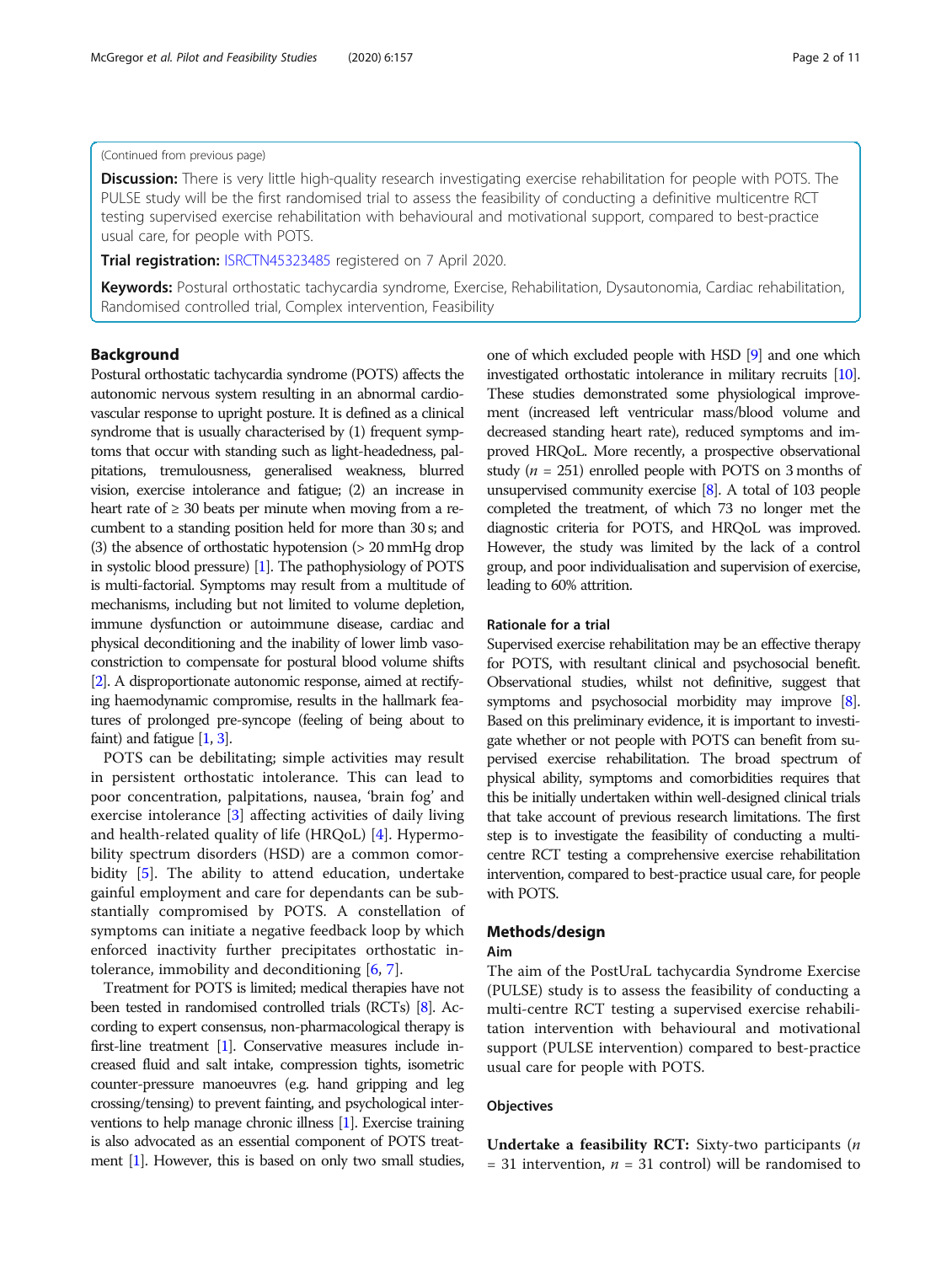the PULSE intervention or control. Process-related measures will include eligibility, recruitment, uptake and intervention adherence. Physiological, clinical and health-related measures will include a sub-maximal graded recumbent bike exercise test, active stand test and HRQoL.

Conduct a qualitative analysis: To explore perceptions, opinions, acceptability and experiences of trial procedures, the PULSE intervention and outcome measures, interviews will be conducted with a sample of participants, drop-outs, and those who declined participation.

#### Study design and setting

PULSE is a two-arm feasibility RCT with an embedded qualitative study (Fig. [1\)](#page-3-0). Recruiting simultaneously from two NHS POTS clinics in England (University Hospitals Coventry & Warwickshire (UHCW) NHS Trust and Imperial College Healthcare NHS Trust), participants will be randomised to the intervention or control arms in a ratio of 1:1, stratified by NHS Trust. Table [1](#page-4-0) summarises study methods and design in accordance with the World Health Organization (WHO) Trial Registration Data Set.

#### Eligibility criteria

People with POTS meeting the study inclusion criteria are eligible to participate (Table [2](#page-5-0)).

#### Participant identification, recruitment and informed consent

Physicians, arrhythmia nurse specialists or other clinical staff involved in the care of people with POTS will identify eligible participants from two sources: (1) specialist nurse/medical POTS out-patient clinics, (2) local secondary care disease registers. Participant information leaflets will be provided in person during an out-patient clinic appointment or will be sent in the post with a request to return an expression of interest form. Once interest and willingness to be contacted have been confirmed, participants will be contacted by a member of their clinical team and invited to attend a baseline assessment appointment, at which eligibility will be reassessed and informed consent taken. The PULSE study requires different levels of consent: (1) to take part in the trial; (2) for medical notes to be reviewed by designated individuals and personal identifiable information to be securely stored; and (3) to allow telephone contact between the trial team and the participant or designated next of kin.

#### Randomisation, allocation concealment and blinding

After all baseline assessments have been completed, participants will be randomised on a 1:1 basis to intervention or control, stratified by centre (UHCW NHS Trust or Imperial

College Healthcare NHS Trust) (Fig. [2\)](#page-6-0). Randomisation will be performed, and allocation concealment maintained, using an online validated randomisation sequence generator, as part of an electronic data capture system (Castor). Only PULSE practitioners, who will be delivering either the control or active interventions, will be informed of group allocation, and only after all baseline measures are complete. Participants and practitioners cannot be blinded to group allocation. PULSE practitioners will deliver both the active and control interventions, so will be aware of treatment allocation after randomisation. Outcome assessment staff, the chief investigator (CI) and the trial statistician will be blinded to group allocation, until statistical analysis is complete.

#### Interventions

#### The PULSE intervention

To ensure applicability and acceptability further to receipt of study grant funding, the intervention was refined and finalised using co-production methods, in accordance with INVOLVE [\[13](#page-10-0)]. A detailed account of this process will be available in an intervention development publication. Briefly, two workshops with patients, public and stakeholders were led by experienced facilitators. During the first workshop, proposed outcome measures and the PULSE intervention were presented to the group and discussed from all stakeholders' perspectives. Interim work was then undertaken by the research team to refine the intervention components and outcome measures prior to workshop two during which the protocol was finalised and implementation and delivery were discussed.

POTS patients and stakeholders (family, nursing, psychology, exercise physiology, physiotherapy, general practice, POTS UK) attended the meetings to ensure that contributions were correctly interpreted [\[14](#page-10-0)]. Coproduction techniques allowed these multiple stakeholders to work towards a common goal  $[13]$  $[13]$ . It was a flexible and adaptable process, using multiple communication strategies, to ensure inclusion of people who were affected differently by POTS. The process was iterative, with each session informing the next, until a solution was achieved. Researcher notes were analysed thematically, thus informing the refinement and implementation of the PULSE intervention and study [\[15](#page-10-0)].

Format: To ensure external validity to the NHS outpatient/community outreach setting, the PULSE intervention is based on existing UK cardio-pulmonary re-habilitation guidelines and service design [[16](#page-10-0)–[18](#page-10-0)].

Programme design: Participants randomised to the PULSE intervention will either (1) access existing cardiopulmonary rehabilitation programmes, i.e. they will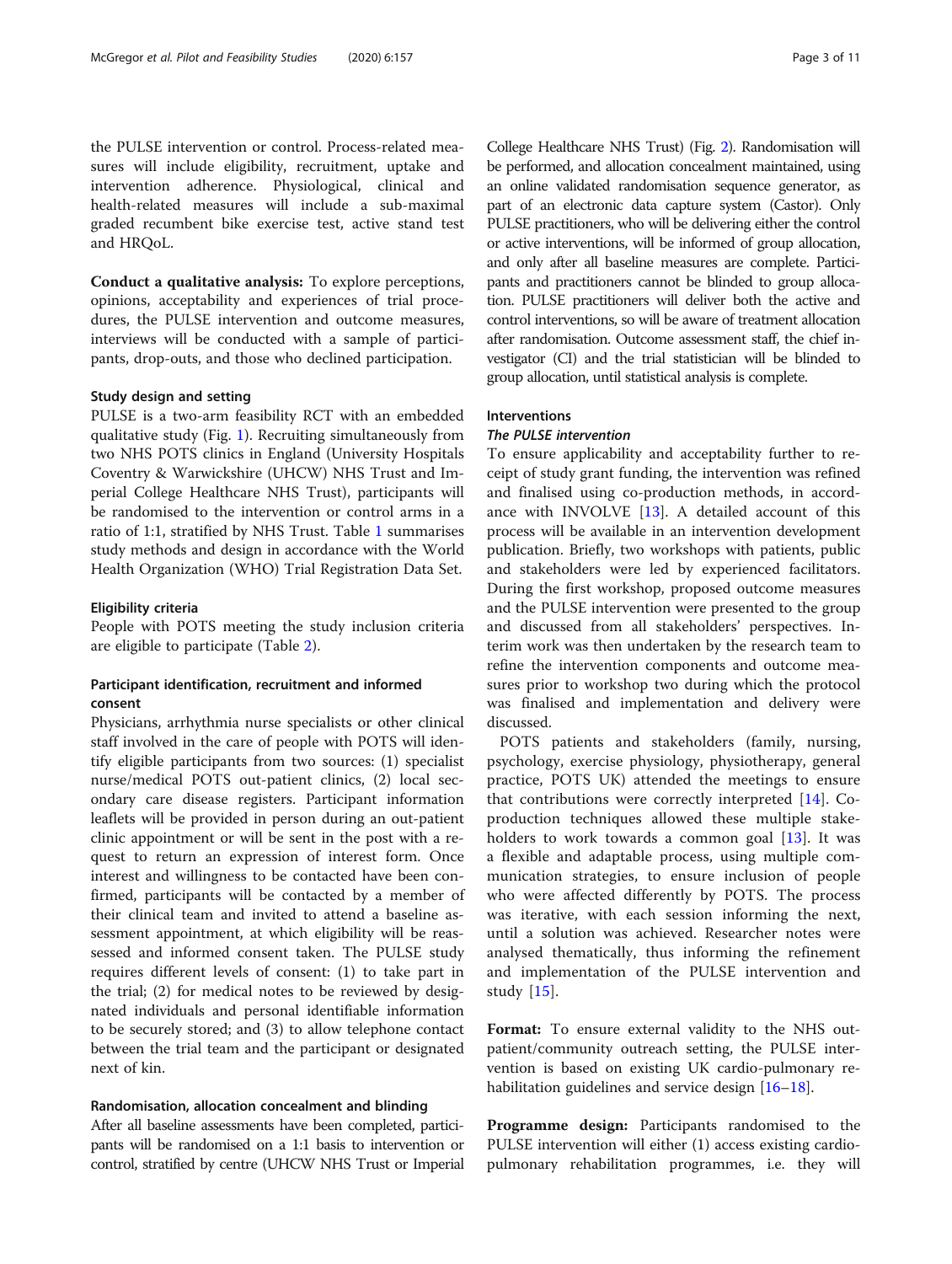<span id="page-3-0"></span>

exercise with people with a range of cardiopulmonary conditions, as well as other trial participants randomised to the PULSE intervention, or (2) they will attend dedicated sessions for people with POTS. To encourage peer support, every effort will be made to ensure there are at least two to three PULSE participants exercising at the same centre at the same time. The PULSE intervention has four components:

#### Component 1: individual assessment and exercise familiarisation

Individual assessment: Participants will undergo a 1-h, one-to-one appointment with a PULSE 'practitioner' (clinical exercise physiologist), to assess and record medical and physical activity history and medication and to discuss goals, expectations and any concerns.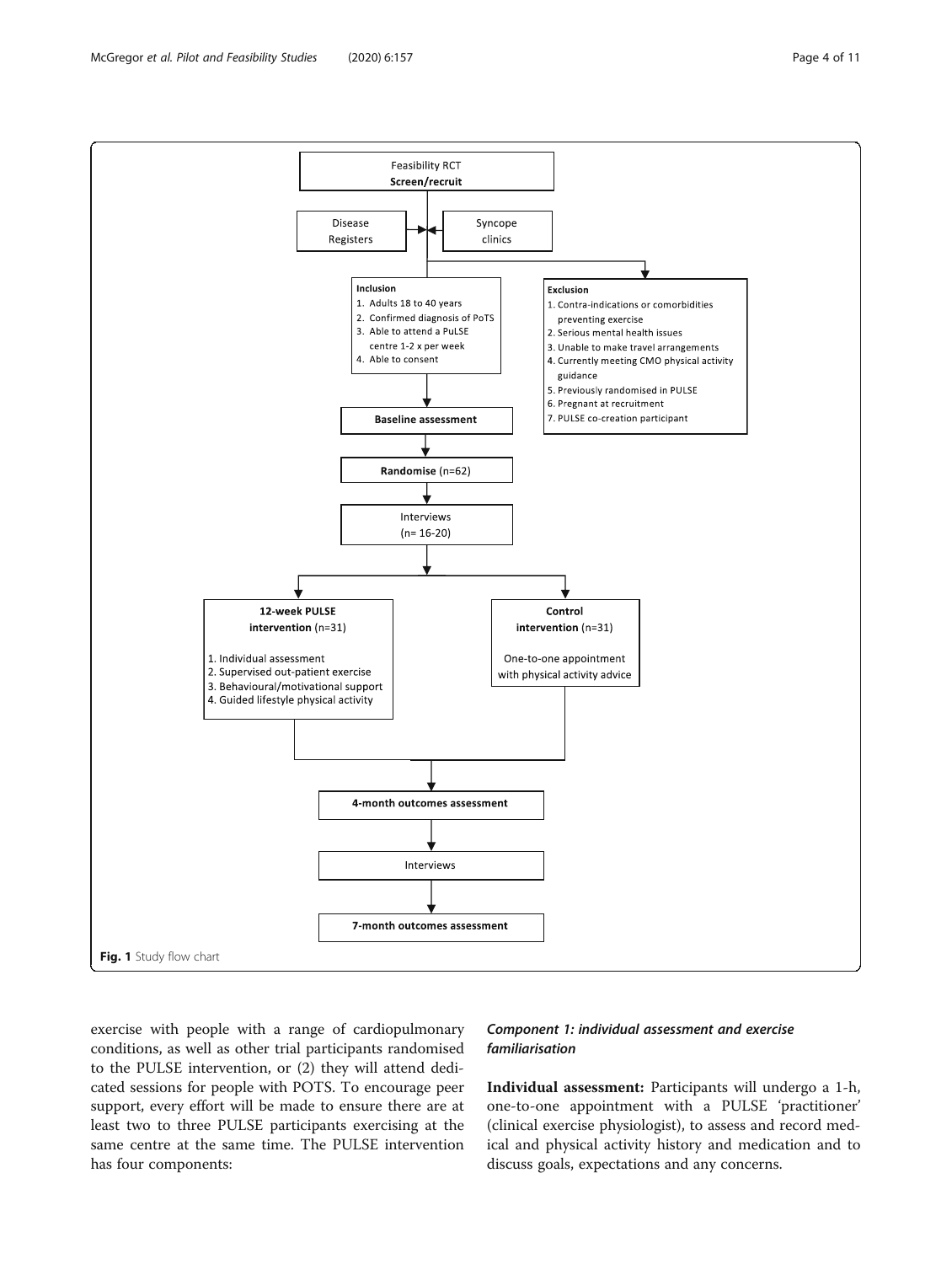| Data category                                    | Information                                                                                                                                                                                                                                                                                                                                                                                                                                                                                                                                                           |
|--------------------------------------------------|-----------------------------------------------------------------------------------------------------------------------------------------------------------------------------------------------------------------------------------------------------------------------------------------------------------------------------------------------------------------------------------------------------------------------------------------------------------------------------------------------------------------------------------------------------------------------|
| Primary registry and trial<br>identifying number | ISRCTN45323485                                                                                                                                                                                                                                                                                                                                                                                                                                                                                                                                                        |
| Date of registration in primary<br>registry      | 7 April 2020                                                                                                                                                                                                                                                                                                                                                                                                                                                                                                                                                          |
| Secondary identifying numbers                    | REC reference: 20/EM/0077<br>BHF reference: PG/19/22/34203                                                                                                                                                                                                                                                                                                                                                                                                                                                                                                            |
| Source(s) of monetary or material<br>support     | British Heart Foundation Project Grant                                                                                                                                                                                                                                                                                                                                                                                                                                                                                                                                |
| Primary sponsor                                  | <b>UHCW NHS Trust</b><br>University Hospital<br>Clifford Bridge Rd., Coventry CV2 2DX<br>Tel: 02476 966195<br>Email: R&DSponsorship@uhcw.nhs.uk                                                                                                                                                                                                                                                                                                                                                                                                                       |
| Secondary sponsor(s)                             | Coventry University<br>Richard Crossman Building<br>Jordon Well<br>Coventry University<br>CV1 5RW<br>Email: cdu141@coventry.ac.uk                                                                                                                                                                                                                                                                                                                                                                                                                                     |
| Contact for public queries                       | Coventry University<br>Richard Crossman Building<br>Jordon Well<br>Coventry University<br>CV1 5RW<br>Email: cdu141@coventry.ac.uk                                                                                                                                                                                                                                                                                                                                                                                                                                     |
| Contact for scientific queries                   | Dr Gordon McGregor<br>Coventry University/UHCW NHS Trust<br>Tel: 024 76150285<br>Email: gordon.mcgregor@coventry.ac.uk                                                                                                                                                                                                                                                                                                                                                                                                                                                |
| Public title                                     | Supervised exercise rehabilitation for people with postural tachycardia syndrome                                                                                                                                                                                                                                                                                                                                                                                                                                                                                      |
| Scientific title                                 | PostUraL tachycardia Syndrome Exercise (PULSE): a randomised controlled feasibility study                                                                                                                                                                                                                                                                                                                                                                                                                                                                             |
| Countries of recruitment                         | England                                                                                                                                                                                                                                                                                                                                                                                                                                                                                                                                                               |
| Health condition(s) or problem(s)<br>studied     | Postural orthostatic tachycardia syndrome                                                                                                                                                                                                                                                                                                                                                                                                                                                                                                                             |
| Intervention(s)                                  | Intervention group: (1) individual assessment, (2) supervised out-patient exercise programme, (3) behavioural and motiv-<br>ational support, (4) quided lifestyle physical activity.<br>Control intervention: best-practice usual care                                                                                                                                                                                                                                                                                                                                |
| Key inclusion and exclusion<br>criteria          | Inclusion: adults (18–40 years) with confirmed diagnosis of POTS and attending syncope out-patient clinics; able to attend<br>a PULSE centre; able to provide informed consent.<br>Exclusion: absolute contraindications to exercise; currently achieving CMO physical activity guidelines; mental health issue<br>preventing engagement with trial procedures; pregnant at time of recruitment; previous randomisation in PULSE; unable<br>to attend a PULSE centre; took part in PULSE intervention co-creation.                                                    |
| Study type                                       | Type: feasibility, interventional, two-centre<br>Allocation: randomised<br>Assignment: parallel<br>Masking: outcomes assessors, chief investigator, statistician                                                                                                                                                                                                                                                                                                                                                                                                      |
| Date of first enrolment                          | <b>TBC</b>                                                                                                                                                                                                                                                                                                                                                                                                                                                                                                                                                            |
| Target sample size                               | 62                                                                                                                                                                                                                                                                                                                                                                                                                                                                                                                                                                    |
| Recruitment status                               | Ready to start recruitment (on hold due to Covid-19)                                                                                                                                                                                                                                                                                                                                                                                                                                                                                                                  |
| Primary outcome(s)                               | Feasibility and process indicators: number of patients screened, eligible, recruited, randomised, withdrawn and retained;<br>adherence to exercise rehabilitation programme, length of time to complete each outcome assessment and the whole<br>outcome assessment appointment; willingness of participants to join non-POTS specific exercise rehabilitation pro-<br>grammes; physiological, clinical, patient-reported outcomes to identify a primary outcome for a definitive trial; acceptability<br>of the interventions and the trial (qualitative interviews) |
| Key secondary outcomes                           | At 4 and 7 months: exercise capacity—graded recumbent cycle ergometer test; autonomic function—increase in heart<br>rate from supine to 10-min stand; symptom burden—COMPASS 31 dysautonomia scale and fatigue severity scale;<br>HRQoL—EQ-5D-5L; self-efficacy—general self-efficacy scale; exercise tolerability—continuous heart rate monitoring and<br>symptoms during exercise; adverse events.<br>At baseline and 7 months: semi-structured interviews with participants                                                                                        |

#### <span id="page-4-0"></span>Table 1 World Health Organization trial registration data set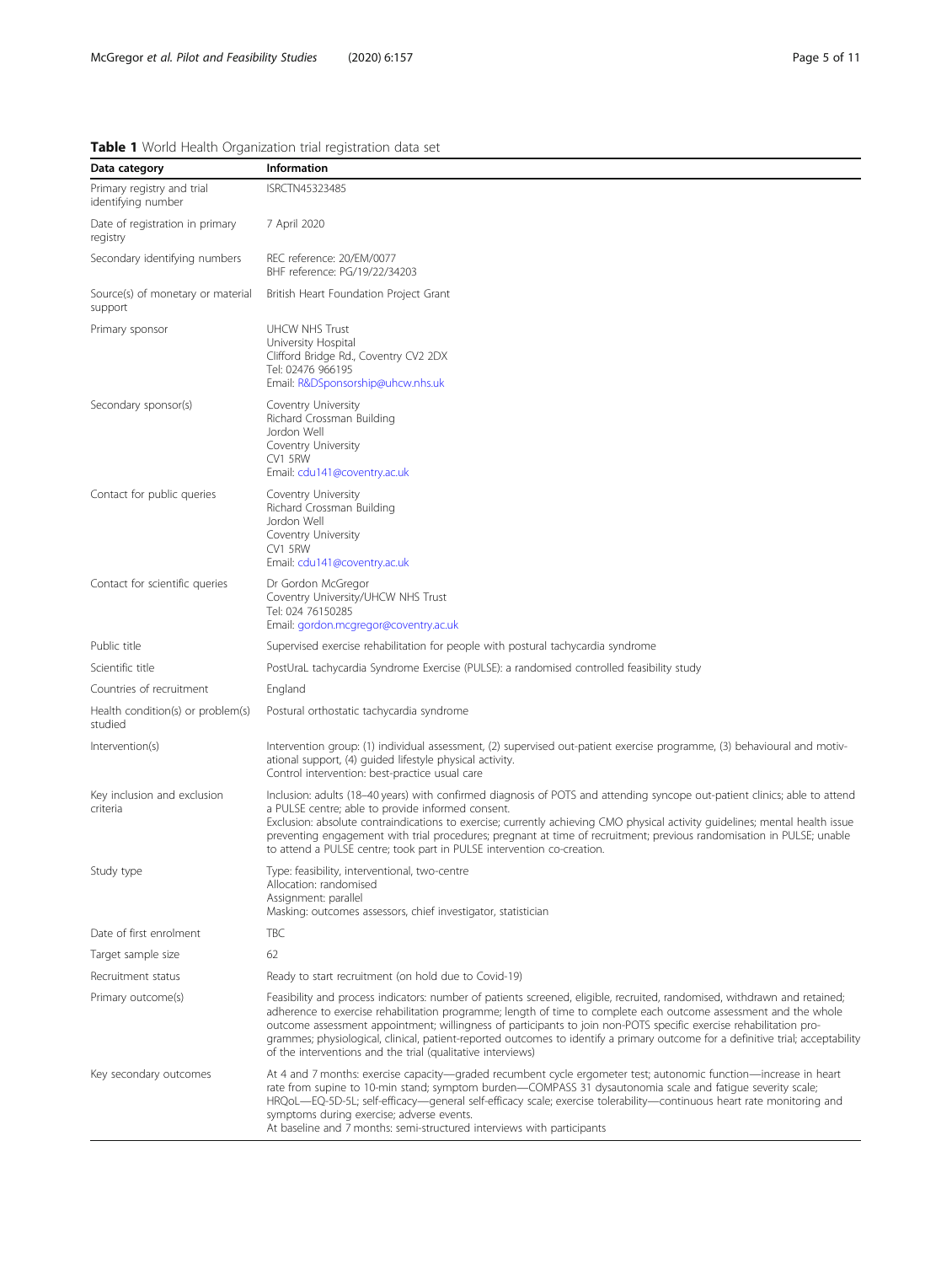<span id="page-5-0"></span>Table 2 Inclusion and exclusion criteria

| Inclusion criteria                                                                                                                                                                                                                                                      | <b>Exclusion criteria</b>                                                                                                                                                                                                                                                                                                                                                                                                                                                                                                                                                                                                                                                                 |  |  |
|-------------------------------------------------------------------------------------------------------------------------------------------------------------------------------------------------------------------------------------------------------------------------|-------------------------------------------------------------------------------------------------------------------------------------------------------------------------------------------------------------------------------------------------------------------------------------------------------------------------------------------------------------------------------------------------------------------------------------------------------------------------------------------------------------------------------------------------------------------------------------------------------------------------------------------------------------------------------------------|--|--|
| • Adults 18 to 40 years of age<br>• Confirmed diagnosis of POTS [1]<br>and currently attending specialist<br>out-patient clinics<br>• Able to attend a PULSE centre 1-<br>2 times/week for 8-12 weeks for<br>exercise training<br>• Able to provide informed<br>consent | • Absolute contraindications to<br>exercise as per international clinical<br>quidelines [11, 12]<br>• Any serious mental health/<br>cognitive issue that will prevent<br>engagement with study<br>procedures or increase the risk of<br>exercise complications<br>• Unable to make suitable travel<br>arrangements<br>• Currently undertaking structured<br>exercise/physical activity equivalent<br>to the Chief Medical Officer (CMO)<br>quidelines (150 min moderate<br>exercise per week or 60 min<br>vigorous per week)<br>• Previous randomisation in the<br>present trial<br>• Pregnancy<br>• Taken part in co-creation work-<br>shops to design the PULSE inter-<br>vention/study |  |  |

Exercise prescription: There are no accepted guidelines for exercise training in POTS. The intervention will be individualised and is based on existing evidence, patient and public involvement (PPI) and co-production sessions and the centres' expertise in the provision of exercise for clinical populations. As such, the PULSE practitioner will prescribe a safe and effective individualised exercise programme [[11,](#page-10-0) [17\]](#page-10-0) based on clinical information, data from graded, sub-maximal cycle ergometry and active stand tests and patient-centred goal setting.

Familiarisation sessions: Exercise instruction will be provided on an individual basis during two one-on-one familiarisation sessions in the first week of the programme, and reinforced throughout, by PULSE practitioners and clinical staff. Familiarisation sessions, conducted within the cardiopulmonary rehabilitation programmes, will enable participants to build confidence, whilst PULSE practitioners refine and optimise the exercise prescription. Behavioural and motivational support will also be introduced during these sessions.

#### Component 2: supervised out-patient exercise programmes

For the first 6 (of 12) weeks, exercise will be undertaken during one to two sessions per week solely in a controlled gym environment with carefully staged progression in response to participant tolerance and symptoms. For those that are able, moderate intensity dynamic cardiovascular exercise will be prescribed. In addition, 'functional fitness training' will aim to improve orthostatic tolerance and general musculoskeletal deconditioning. This type of training is targeted specifically at the components of physical fitness required for activities of daily living, making use of multi-plane motion, to improve agility, coordination, proprioception, balance and functional strength.

Prescribed exercise: Exercise will be versatile and individualised, incorporating cardiovascular and functional resistance training components. Interval or continuous cardiovascular exercise will be performed at a tolerable intensity (regulated with rating of perceived exertion [RPE] and symptoms) for a manageable time, focusing initially on exercises in the recumbent or semirecumbent position (e.g. rowing machine, recumbent cycle ergometer) to minimise orthostatic tachycardia. Gentle warm-up and cool down will be performed in the manner best suited to individual symptoms. Exercise intensity and time will be gradually increased, and upright exercise introduced as tolerated.

#### Component 3: behavioural and motivational support

Comprehensive behavioural change and motivational strategies to improve adherence and compliance to exercise will be incorporated into the PULSE intervention. Every second week, before or after their supervised exercise session, participants will receive a one-to-one, 30 min behavioural and motivational session delivered by a trained PULSE practitioner, with the aim of improving short- and long-term adherence to exercise.

The PULSE intervention will be based on a cognitive behavioural framework including self-efficacy and selfmanagement principles with behaviour change theory [[19\]](#page-10-0). In particular, the COM-B model of behaviour change ('capability', 'opportunity', 'motivation' and 'behaviour') will be applied to the content and delivery of the behavioural sessions. Capability relates to increasing confidence through supervised exercise practice and exploring participants' own health beliefs and perceived barriers which may prevent them from progressing with the intervention. For example, quite often people with POTS may avoid certain activities and movement due to a fear of aggravating symptoms [\[20](#page-10-0)]. Opportunity, both internal and external to the individual, will be explored through beliefs and thoughts in relation to knowledge and acceptance of POTS, including principles of self-management and skills of living with what is sometimes termed 'the invisible condition'. Access to material and information covered in the sessions will be ensured by producing a participant handbook to allow consolidation of learning and reflection in between sessions. Motivation will also be key to sustained behaviour change for people with POTS. This will be addressed with planning, goal setting and exploration of expectations, with opportunity for self-reflection and discussion of progress, setbacks and overcoming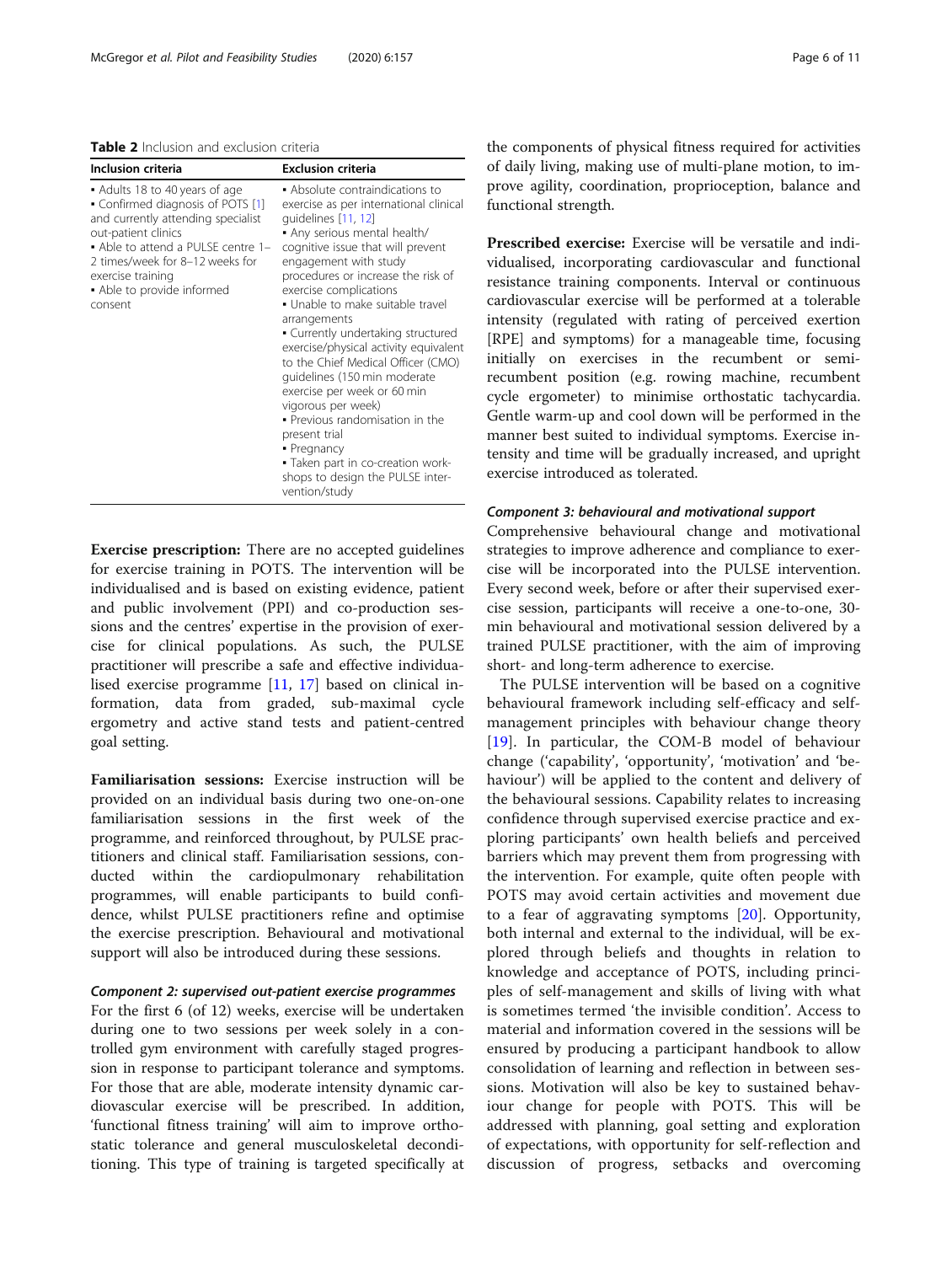<span id="page-6-0"></span>

| <b>STUDY PERIOD</b> |                   |                        |                            |
|---------------------|-------------------|------------------------|----------------------------|
| <b>Enrolment</b>    | <b>Allocation</b> | <b>Post-allocation</b> |                            |
| $-tI$               | $\boldsymbol{0}$  | $t_I$<br>4 months      | t <sub>2</sub><br>7 months |
|                     |                   |                        |                            |
| $\mathbf X$         |                   |                        |                            |
| $\mathbf X$         |                   |                        |                            |
| 62                  | $\mathbf X$       |                        |                            |
|                     | $\mathbf X$       |                        |                            |
|                     |                   |                        |                            |
| 31                  |                   |                        |                            |
| 31                  |                   |                        |                            |
|                     |                   |                        |                            |
|                     | $\mathbf X$       | $\mathbf X$            | $\mathbf X$                |
|                     | $\mathbf X$       | $\mathbf X$            | $\mathbf X$                |
|                     | $\mathbf X$       | $\mathbf X$            | $\mathbf X$                |
|                     | $\mathbf X$       | $\mathbf X$            | $\mathbf X$                |
|                     | $\mathbf X$       | $\mathbf X$            | $\mathbf X$                |
|                     | $\mathbf X$       | $\mathbf X$            | $\mathbf X$                |
|                     | $\mathbf X$       | $\mathbf X$            | $\mathbf X$                |
|                     | $\mathbf X$       | $\mathbf X$            | $\mathbf X$                |
|                     | $\mathbf X$       |                        | $\mathbf X$                |
|                     |                   |                        |                            |

obstacles [[21](#page-10-0)]. This will be combined with the theory of planned behaviour [[22](#page-10-0), [23\]](#page-10-0) to explore participant's perceived control, intention and motivation to adhere to the PULSE intervention.

The PULSE practitioners will be trained to use open questions and motivational interviewing to assess participants' current beliefs and encourage behaviour change. In accordance with existing literature, it will be important to manage expectations. Previous work in POTS has indicated that symptoms may worsen for 4–6 weeks before a lasting benefit is gained [\[21](#page-10-0)].

#### Component 4: lifestyle physical activity

Half-way through the supervised exercise intervention, thus after 6 weeks of centre-based exercise has been safely completed, and/or individual exercise tolerance has been evaluated, participants will be encouraged to undertake self-directed, lifestyle physical activity at home in addition to the supervised sessions. This will help ensure that exercise is performed every other day. Activities such as swimming, walking and cycling will be encouraged for those in whom it is appropriate.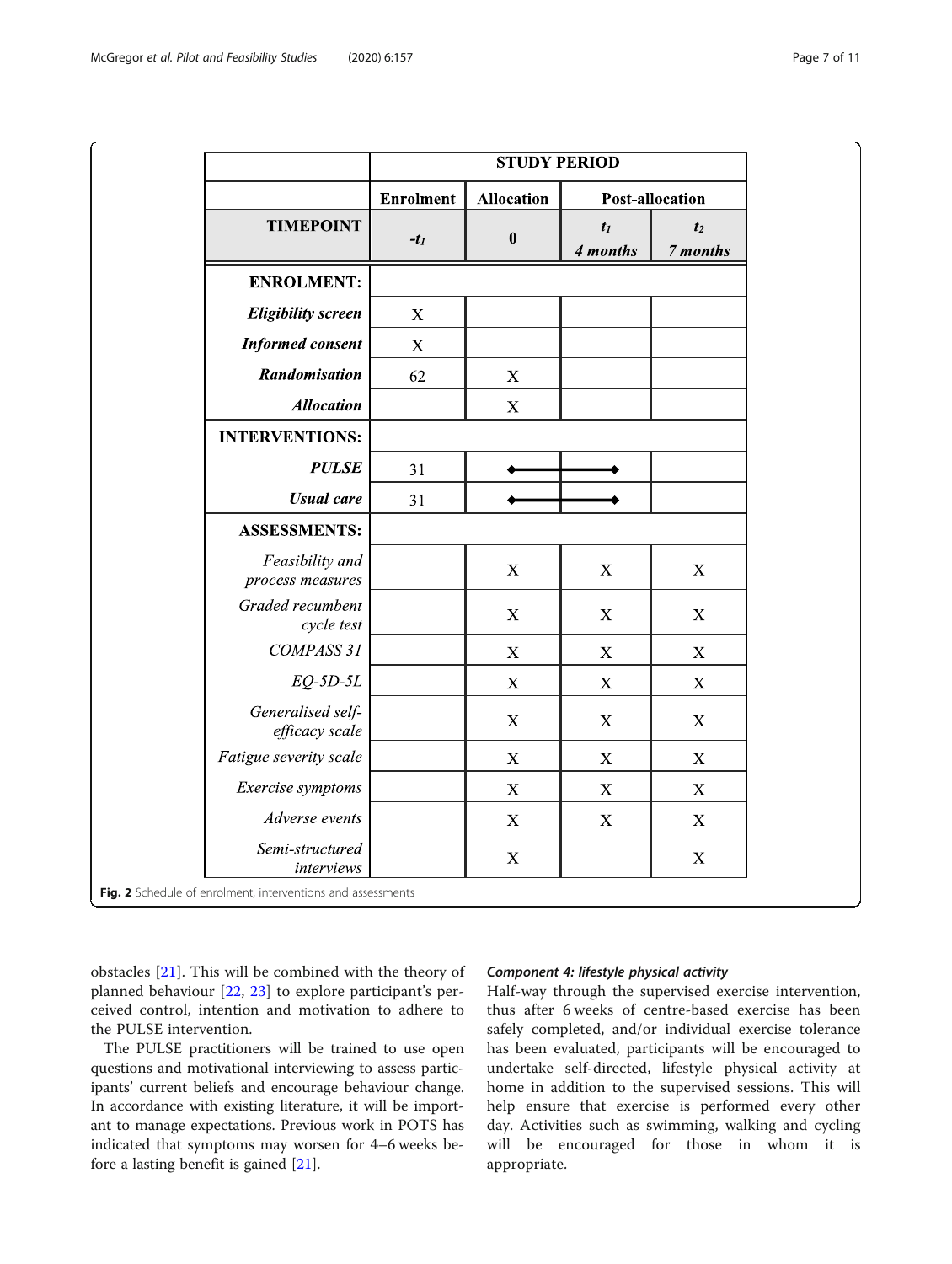#### Control intervention: best practice usual care

Participants in the control arm will be provided with freely available advice on lifestyle physical activity (POTS UK website) [[24\]](#page-10-0) during a one-to-one session, lasting approximately 30 min, with a PULSE practitioner. They will not receive any further input during the control intervention period. Participants will be permitted to continue with any current physical activity but will not receive supervised exercise training or behavioural and motivational sessions from PULSE practitioners.

#### Safety

The PULSE intervention will be delivered in cardiopulmonary rehabilitation units with qualified staff and appropriate emergency equipment. Lifestyle physical activity will be lower intensity and replicate exercises performed in the gym under supervision. Intervention practitioners will be clinical exercise physiologists, experienced in assessment, prescription and delivery of exercise in clinical populations and trained in the standardised delivery of the PULSE intervention. Additional training in exercise modification to avoid joint subluxation and dislocation in hypermobile participants will be provided by a specialist physiotherapist.

#### Primary outcome

The primary outcome will be overall feasibility and process-related measures:

- Number of patients screened, eligible, recruited, randomised, withdrawn and retained.
- Adherence to exercise rehabilitation programme—number of supervised exercise and lifestyle physical activity sessions completed over 12 weeks.
- Length of time to complete each outcome measure and the whole outcome assessment appointment.
- Willingness of participants to join non-POTS specific exercise rehabilitation programmes (i.e. standard cardiopulmonary rehabilitation programmes). Participant preference will be recorded, and uptake to each programme model monitored.
- Physiological, clinical, patient-reported outcomes to confirm/identify a primary outcome for a definitive trial.
- Acceptability of the interventions and the trial (embedded qualitative study).

#### Secondary outcomes

Physiological, clinical and patient-reported outcomes will be assessed during study visits at baseline, and postintervention at 4 and 7 months post-randomisation (Table [2\)](#page-5-0).

Exercise capacity will be measured with a graded submaximal recumbent cycle ergometer assessment [\[11](#page-10-0)]. This will be a simple test (maximum 10 min) involving gradual increments in workload every minute. Workload increments and test termination will be determined by symptoms, heart rate, blood pressure and RPE responses which will be recorded throughout. The increase in heart rate from supine to 10-min stand test (active stand test) will be conducted as per clinical practice [[25\]](#page-10-0). This is a commonly used diagnostic test for POTS, measuring the heart rate response to 10 min (or however long is manageable dependant on symptoms) of standing. It will be performed only as an outcome measure in this trial, not for diagnostic purposes.

The symptom burden of POTS will be measured with the Composite Autonomic Symptom Score (COMPASS 31) dysautonomia scale [\[26\]](#page-10-0). This is a self-rating questionnaire evaluating six domains of autonomic function: orthostatic intolerance, vasomotor, secretomotor, gastrointestinal, bladder and pupillomotor domains. In addition to domain scores, an overall total score from 0 to 100 can be computed, with a higher score indicating a greater disease burden. Health-related quality of life will be evaluated with the EQ-5D-5L [\[27\]](#page-10-0), a validated, generic HRQoL measure consisting of five dimensions, each with five levels of response. It has good test-retest reliability, is simple to use and gives a single preferencebased index value for health status. The Fatigue Severity Scale [\[28](#page-10-0)], a validated nine-item questionnaire, will be used to assess disabling fatigue. Each item is rated on a seven-point scale, from strongly disagree to strongly agree. A total score is derived from all nine questions; a higher score indicates a greater impact of fatigue on everyday activities. Self-efficacy will be measured with the generalised self-efficacy scale [[29\]](#page-10-0) which is a 10-item psychometric scale designed to assess optimistic selfbeliefs to cope with a variety of difficult demands in life. A single score between 10 and 40 is generated; greater self-efficacy is represented by a higher score.

To evaluate the participants' response to exercise sessions and assessments, any POTS-related or associated symptoms will be recorded. Adverse and serious adverse events will be documented and reported to the trial management group (TMG) in accordance with the principles of good clinical practice (GCP).

#### Sample size

This is a feasibility RCT to assess recruitment, uptake, adherence, acceptability and clinical, physiological and health-related outcomes. Thus, the sample size is not based on a power calculation. Nevertheless, the aim is to estimate any possible effect of the change of heart rate from supine to 10-min stand between the two treatment arms to inform a future definitive RCT. The sample size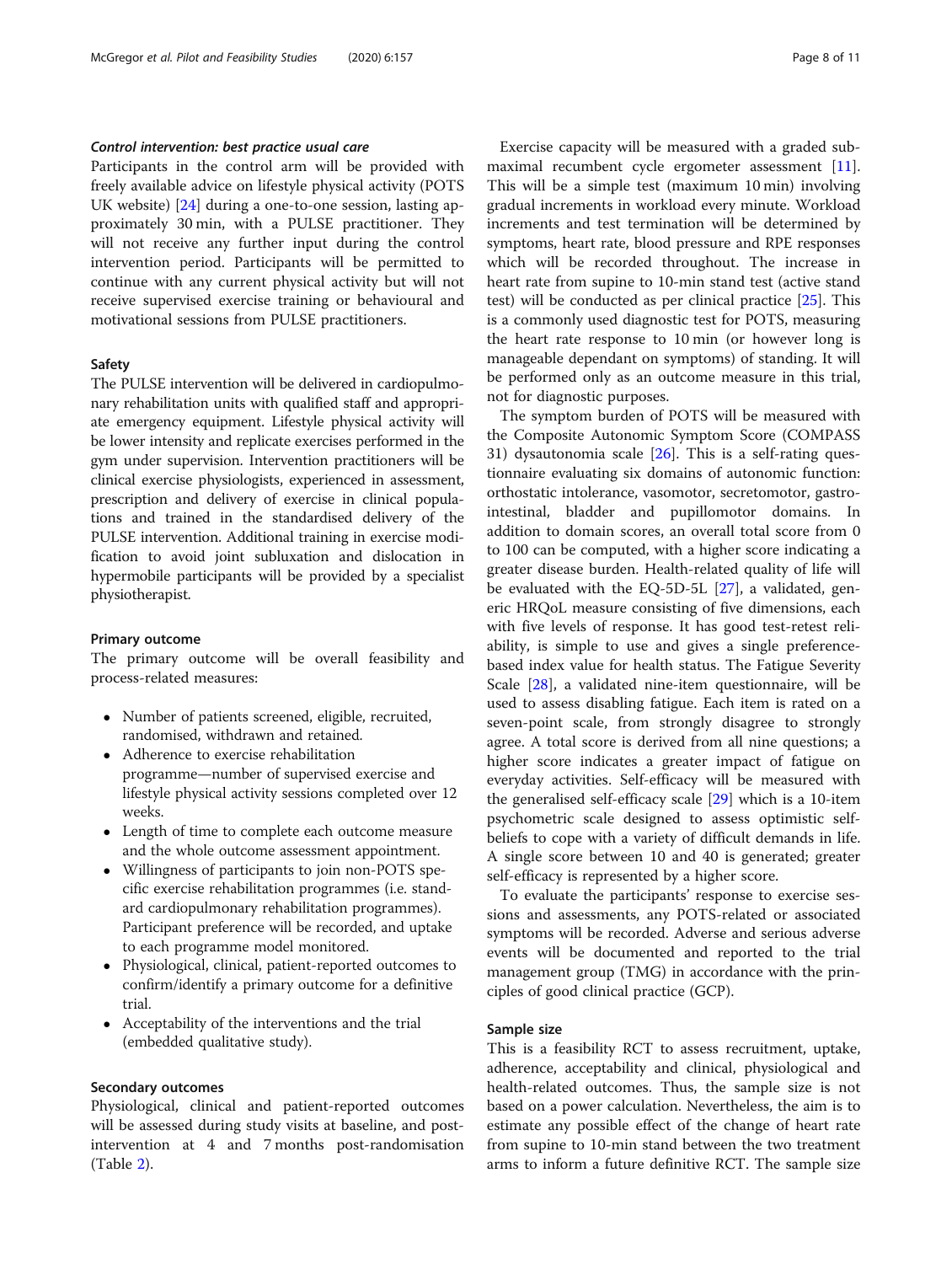is determined using the confidence interval approach to provide a given level of precision. From a single-arm study investigating a 3-month community exercise programme in a similar population  $[8]$  $[8]$ , the mean increase in heart rate from supine to 10-min stand at baseline was  $46 \pm 17$  bpm and post-intervention was  $23 \pm 14$ bpm. For the purpose of this trial, the standard deviation (SD) is assumed to be the same for both treatment arms, and the SD of the difference of the change is 17 bpm. Therefore, the total sample size required to obtain a 95% confidence interval width of 20 bpm is 46 participants [[30\]](#page-10-0). Assuming a drop-out rate of 25%, the total sample size required is 62 participants (31 per treatment arm). Participants will be randomised equally to the intervention or usual care arms (i.e. 1:1 ratio).

#### Data analysis

Participant demographics and physiological, clinical and patient-reported outcomes will be summarised by treatment arms as mean and SD, median and interquartile range (for continuous data) or frequency and percentage (for categorical data) at baseline, and 4 and 7 months post-randomisation. The primary outcome is feasibility; therefore, process indicators relating to recruitment and intervention delivery will be assessed. Descriptive statistics will be presented by recruitment centre and treatment arm. The difference in outcomes between treatment arms at 4 and 7 months post-randomisation and the difference of the change from baseline to 4 months post-randomisation between arms will be computed. All estimates will be reported with a 95% confidence interval. No formal hypothesis testing will be performed.

All data will be analysed and reported in accordance with the CONSORT statement. All primary analyses are planned on an intention-to-treat basis (i.e. data will be analysed according to the treatment arm the participant was originally allocated to, irrespective of what treatment they actually received) with a secondary per protocol analysis.

#### Embedded qualitative study

Semi-structured interviews, conducted by an experienced qualitative researcher, with approximately  $n = 10$ intervention group and  $n = 10$  usual care, at baseline and 4 months post-randomisation (same participants at both time-points), will be digitally recorded, pseudonymised and transcribed verbatim. Data will be analysed using the framework method [[31\]](#page-10-0), broadly as follows:

• Data familiarisation: reading of complete interview transcripts, listening to original audio recordings and use of field notes;

- Identifying a thematic framework: key issues, concepts and themes will be identified, and an index of codes developed;
- Indexing: the index generated through identification of the thematic framework will be applied to all data;
- Charting: a summary of each passage of text will be transferred into a chart to allow more overall and abstract consideration of index codes across the data set and by each individual;
- Mapping and interpretation: understanding the meaning of key themes, dimensions and the broad overall picture of the data and identifying and understanding the typical associations between themes and dimensions.

The charting process will provide an opportunity to code data from numerous perspectives. The computer package NVivo will be used to organise the analysis. The findings of the qualitative analyses will be reported as a separate chapter in the final report but will also be incorporated in the discussion to bring together a synthesis of all the results, thus helping to explore and explain the overall 'value' of the interventions. Quantitative and qualitative data will be integrated using a mixed methods matrix where quantitative responses can be compared to interview data and recorded on a matrix [\[32\]](#page-10-0).

#### Transition to a definitive trial

The ADePT (A Process for Decision-making after Pilot and Feasibility Trials) framework [\[33](#page-10-0)] will be used to identify and examine issues and problems methodically, and to appraise and find appropriate solutions to inform the decision-making process to transition from this twocentre feasibility trial to a definitive multi-centre RCT.

#### Data collection and management

Personal data collected during the study will be handled and stored in accordance with General Data Protection Regulation (GDPR). Personal identifying information will be stored at each site for follow-up purposes. Disclosure of confidential information will only be considered if there is an issue which may jeopardise the safety of the participant or another person, in accordance with local standard operating procedures (SOPs) and the UK regulatory framework. An online validated, GCP compliant, electronic data capture system (Castor) will be used by researchers at each site to record and store study data. All data will be pseudonymised after the collection of baseline demographics for each participant. Participants will be assigned a unique study ID, which will be used to identify all documents associated with that participant for the duration of the study. In line with participant consent, direct access to source data/documents will be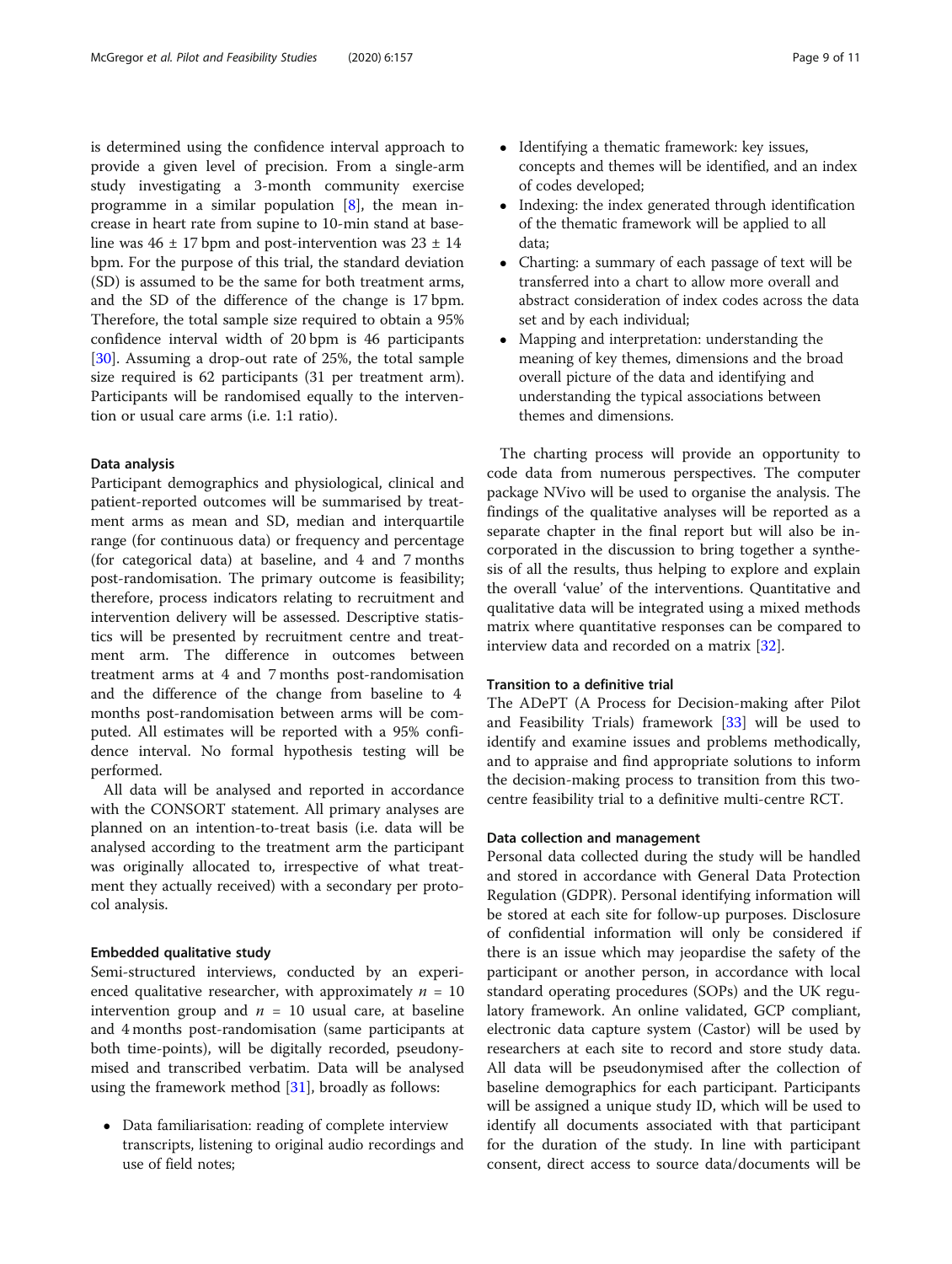granted to authorised representatives from the sponsor, host institution and the regulatory authorities, to permit study-related monitoring, audits and inspections.

#### Trial monitoring

The trial management group (TMG), chaired by the CI, and consisting of project management staff, lay representatives, co-investigators, the trial statistician and sponsor representatives, will meet monthly for the duration of the project. For this small feasibility RCT, there will be no independent data monitoring committee or trial steering committee; these functions will be completed by the TMG.

#### Adverse event management

An adverse event (AE) will be defined as any untoward medical occurrence involving a participant, which does not necessarily have a causal relationship with the intervention or trial. Expected AEs for the PULSE study that will be recorded but not reported include pre-syncope, muscle and joint stiffness, soreness and dislocation and tiredness and fatigue. Any unexpected AEs related to PULSE will be recorded and reported to the TMG. Serious adverse events (SAEs) that have no causal relationship with PULSE will not be reported to oversight committees. Causality and expectedness will be confirmed by the CI with clinician support. SAEs deemed to be unexpected and possibly, probably or definitely related to PULSE will be notified to the Research Ethics Committee (REC) within 15 days. All AEs and SAEs will be recorded within 24 h of the investigator being made aware.

#### Patient and public involvement

The PULSE intervention components were initially developed based on existing evidence, previous clinical work at our centres and extensive patient and public involvement (PPI). Eighteen people with POTS participated in teleconference consultation prior to the grant funding application. The intervention was further developed and refined during two co-creation workshops with multiple stakeholders (as outlined in more detail above). Lay representatives will sit on the TMG and will be invited to contribute to dissemination and reporting on completion of the study.

#### **Discussion**

Postural orthostatic tachycardia syndrome can be a debilitating condition, with pre-syncope and fatigue, amongst other symptoms, significantly impacting on activities of daily living and HRQoL. Whilst prevalence is estimated to be between 0.2 and 1%, it is increasingly recognised that POTS is commonly misdiagnosed, thus prevalence is likely to be much higher. In the absence of effective and appropriately tested medical and pharmacological therapies, lifestyle interventions have the potential to improve symptoms and help manage this longterm condition.

Exercise rehabilitation is not routinely offered to people with POTS as it has not been evaluated in well-designed clinical trials. Preliminary reports from non-randomised controlled studies indicate that exercise rehabilitation programmes, as provided almost universally for people with long-term cardiac and pulmonary conditions, may be beneficial for people with POTS. The PULSE study will be the first to assess the feasibility of an exercise intervention with behavioural and motivational support for people with POTS, to inform whether or not a future multi-centre RCT investigating clinical and cost-effectiveness can be delivered in the NHS. The feasibility of a supervised exercise programme, a behavioural and motivational support intervention, and a number of important clinical, physiological and patient-reported outcome measures, will be evaluated within the framework of a feasibility RCT. If feasibility is proven, a definitive multi-centre RCT should be conducted in the future.

#### Trial status

All approvals are in place, and the trial is ready to begin recruitment. Currently, all trial activities have been temporarily suspended due to the COVID-19 pandemic.

#### Abbreviations

ADePT: A Process for Decision-making after Pilot and Feasibility Trials; AE: Adverse event; CMO: Chief Medical Officer; CI: Chief investigator; COMPASS-31: Composite autonomic symptom score; CONSORT: Consolidated Standards of Reporting Trials; FSS: Fatigue Severity Scale; GCP: Good Clinical Practice; GDPR: General Data Protection Regulation; HADS: Hospital Anxiety and Depression Scale; HRQoL: Health-related quality of life; HSD: Hypermobility spectrum disorders; IRAS: Integrated Research Application System; ISRCTN: International Standard Randomised Controlled Trial Number; PI: Principle investigator; POTS: Postural orthostatic tachycardia syndrome; PPI: Patient and public involvement; RCT: Randomised controlled trial; REC: Research Ethics Committee; R&D: Research and development; RPE: Rating of perceived exertion; SAE: Serious adverse event; SAP: Statistical analysis plan; SD: Standard deviation; SOP: Standard operating procedure; UHCW: University Hospitals Coventry & Warwickshire; WHO: World Health Organization

#### Acknowledgements

The authors would like to thank our lay partners and all the stakeholders who took part in the co-creation of the PULSE intervention and trial. We would also like to thank trial implementation, management and support teams at UHCW NHS Trust and Coventry University, R&D and cardiac rehabilitation teams at each site and all trial participants.

#### Authors' contributions

GM is the chief investigator for the study and obtained funding with support of SWH, HE, NH, GP, HS, LK, BL, SP, JS, JB and SH. All contributed to study design. GM, SWH, JB, (clinical trials); SWH (statistics); HS, GP (health psychology); NH, GP (co-creation, qualitative); GM, JS (clinical exercise physiology/physiotherapy); HE (specialist nursing); and LK, BL, SP, SH (medical) provided expertise in their respective discipline and authored the relevant section of the protocol and manuscript. GM prepared the manuscript which all authors edited before approving the final version.